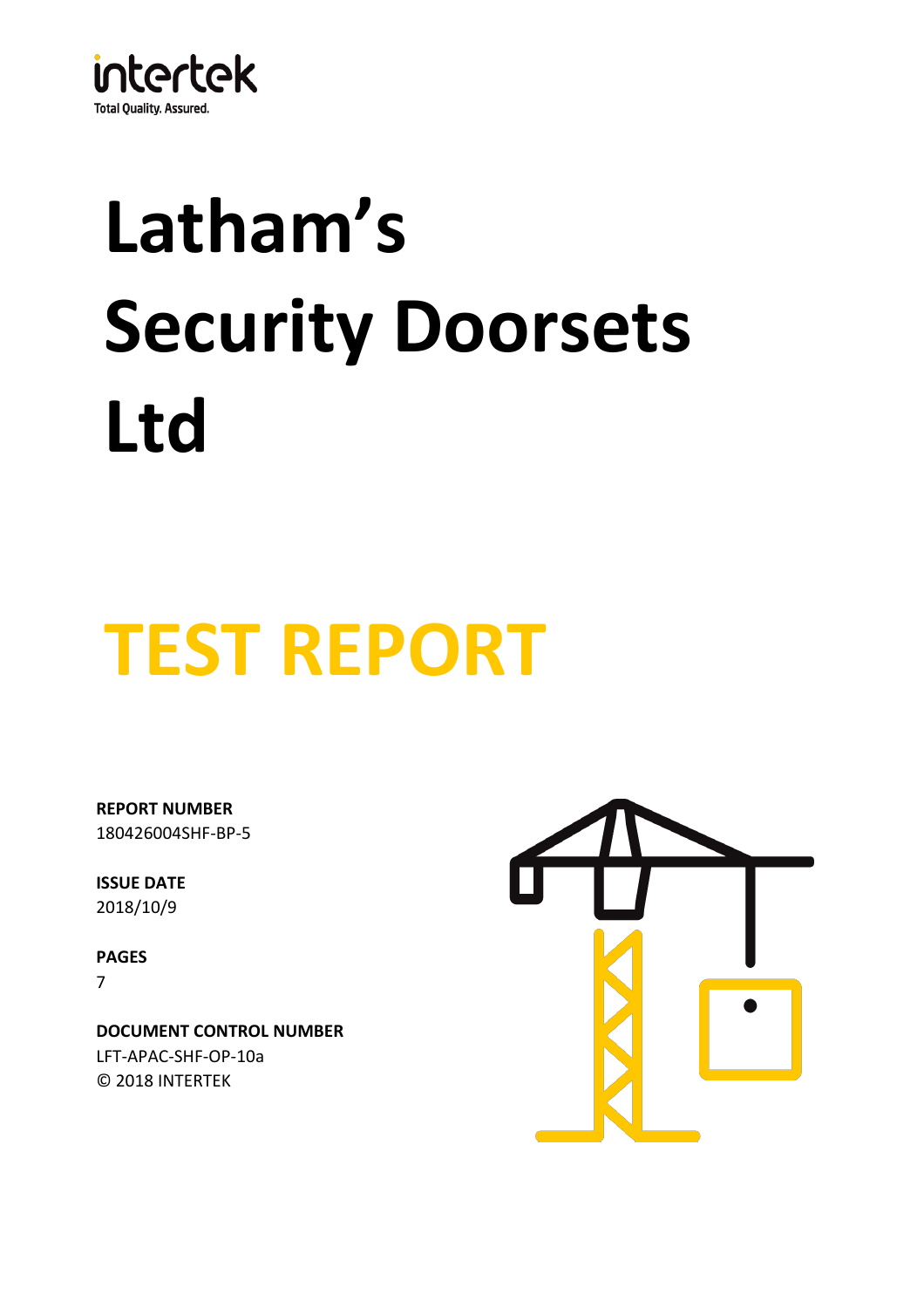

| <b>Issue Date:</b>        | 2018/10/9                                                                                                           | Intertek Report No. 180426004SHF-BP-5 |
|---------------------------|---------------------------------------------------------------------------------------------------------------------|---------------------------------------|
| Applicant:                | Latham's Security Doorsets Ltd                                                                                      |                                       |
| <b>Applicant Address:</b> | No.C29 Export Trade Processing Zone, Economic Exploration Garden, Chongqing<br>North New District, Chongging, China |                                       |
| Attn:                     | Ricky                                                                                                               |                                       |
| <b>SUBJECT:</b>           | Performance testing<br><b>STEEL DOOR</b>                                                                            |                                       |

Dear Sir,

This test report represents the results of our evaluation of the above referenced product(s) to the requirements contained in the following standards:

| <b>TEST METHODS AND STANDARDS</b> |  |  |  |
|-----------------------------------|--|--|--|
|                                   |  |  |  |

#### Refer to the next following Pages.

| <b>SAMPLE ID</b>  | <b>MODEL</b>    | <b>SPECIFICATION</b> |  |
|-------------------|-----------------|----------------------|--|
| S180426004SHF.005 | BF1/2NN****XA50 | 2200mm*2200mm        |  |
|                   |                 |                      |  |
|                   |                 |                      |  |

| SAMPLE RECEIEVED: | 2018/5/29 |      |           |
|-------------------|-----------|------|-----------|
| TESTED FROM:      | 2018/7/23 | TO T | 2018/10/9 |

This report is for the exclusive use of Intertek's Client and is provided pursuant to the agreement between Intertek and its Client. Intertek's responsibility and liability are limited to the terms and conditions of the agreement. Intertek assumes no liability to any party, other than to the Client in accordance with the agreement, for any loss, expense or damage occasioned by the use of this report. Only the Client is authorized to permit copying or distribution of this report and then only in its entirety. Any use of the Intertek name or one of its marks for the sale or advertisement of the tested material, product or service must first be approved in writing by Intertek. The observations and test results in this report are relevant only to the sample tested. This report by itself does not imply that the material, product, or service is or has ever been under an Intertek certification program.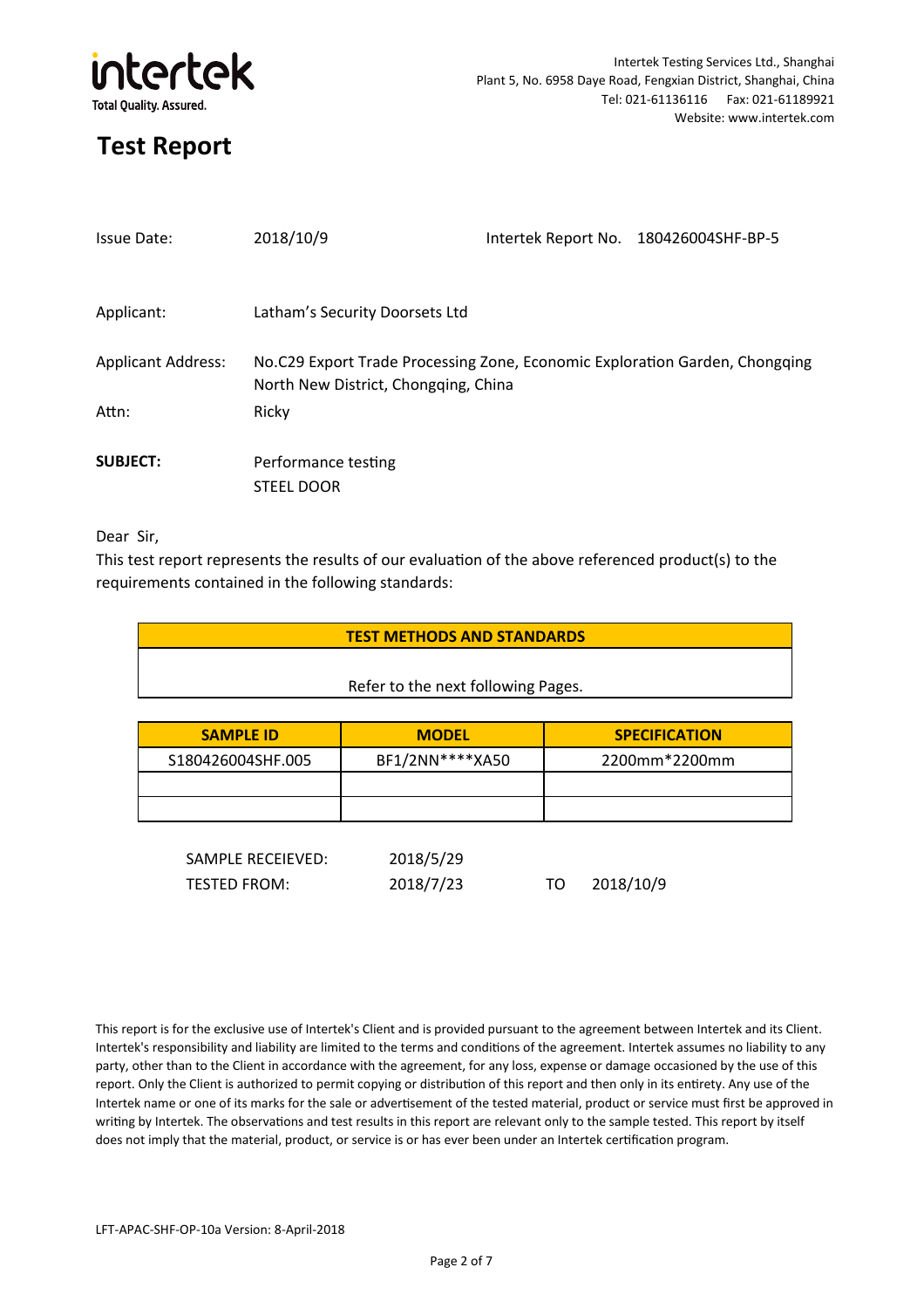intertek **Total Quality. Assured.** 

## **Test Report**

Specimen area:

| Issue Date:                                                             | 2018/10/9       | Intertek Report No. 180426004SHF-BP-5 |                       |  |
|-------------------------------------------------------------------------|-----------------|---------------------------------------|-----------------------|--|
| <b>Test Items, Method and Results:</b><br>Test method: ISO 10140-2:2010 |                 |                                       |                       |  |
| Temperature:                                                            | 28 $^{\circ}$ C | <b>Relative Humidity:</b>             | %<br>70               |  |
| Volume of the source room: $112 \text{ m}^3$                            |                 | Volume of the receiving room:         | m <sup>3</sup><br>137 |  |

4.9  $m^2$ 

(detail drawing see Test Photos)

| Frequency | Sound Reduction |  |
|-----------|-----------------|--|
| (Hz)      | Index, Ri (dB)  |  |
| 100       | 21.9            |  |
| 125       | 25.8            |  |
| 160       | 24.8            |  |
| 200       | 28.1            |  |
| 250       | 28.2            |  |
| 315       | 27.0            |  |
| 400       | 28.8            |  |
| 500       | 31.8            |  |
| 630       | 33.5            |  |
| 800       | 35.0            |  |
| 1000      | 36.3            |  |
| 1250      | 37.0            |  |
| 1600      | 37.5            |  |
| 2000      | 36.9            |  |
| 2500      | 35.8            |  |
| 3150      | 32.8            |  |
| 4000      | 33.3            |  |
| 5000      | 33.7            |  |



#### **Ra�ng according to ISO 717-1:2013**

| Weighted Sound reduction index          | $RW(C;ctr) = 35(-1; -3)$ |    | dB |
|-----------------------------------------|--------------------------|----|----|
| Spectrum A-weighted pink noise          | $C=$                     |    | dB |
| Spectrum A-weighted urban traffic noise | $C$ tr=                  | -- | dB |

Note:

1. Evaluation based on laboratory measurement results obtained by an engineer method.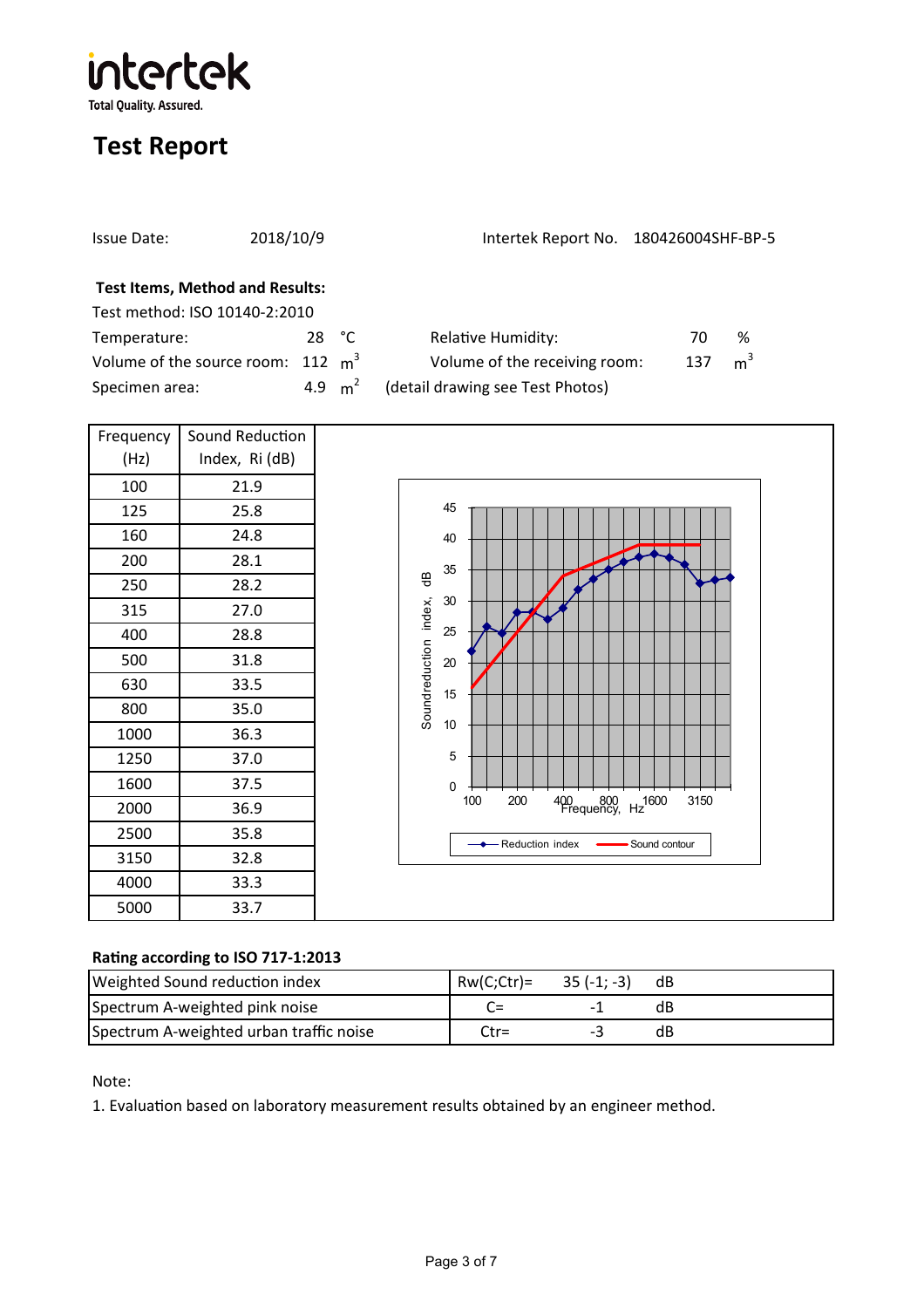

Issue Date: 2018/10/9 Intertek Report No. 180426004SHF-BP-5

#### **Test Photos:**

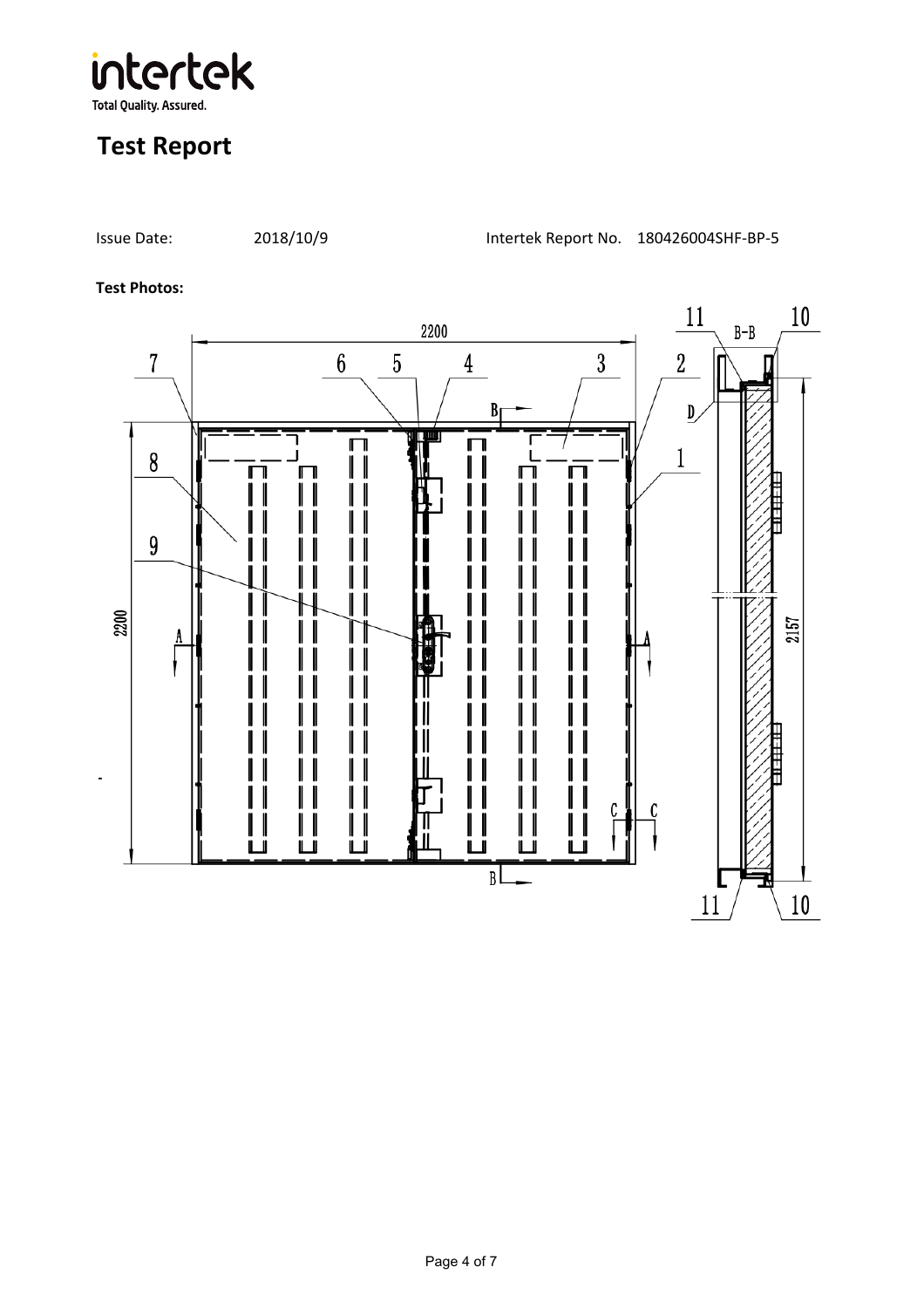intertek **Total Quality. Assured.** 

## **Test Report**



Issue Date: 2018/10/9 Intertek Report No. 180426004SHF-BP-5

Sample drawing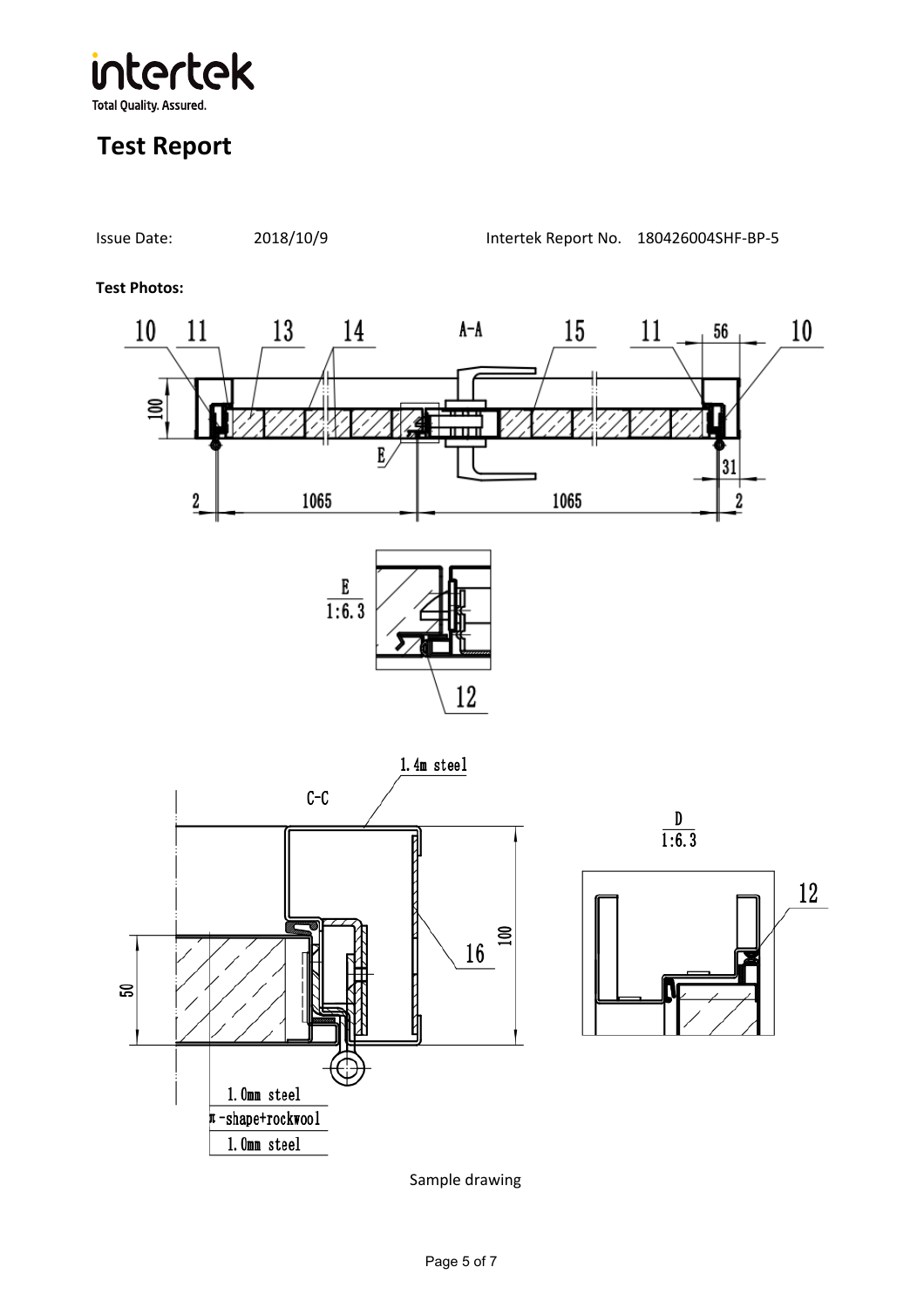

Issue Date: 2018/10/9 Intertek Report No. 180426004SHF-BP-5

#### **Test Photos:**





Test set up

Page 6 of 7